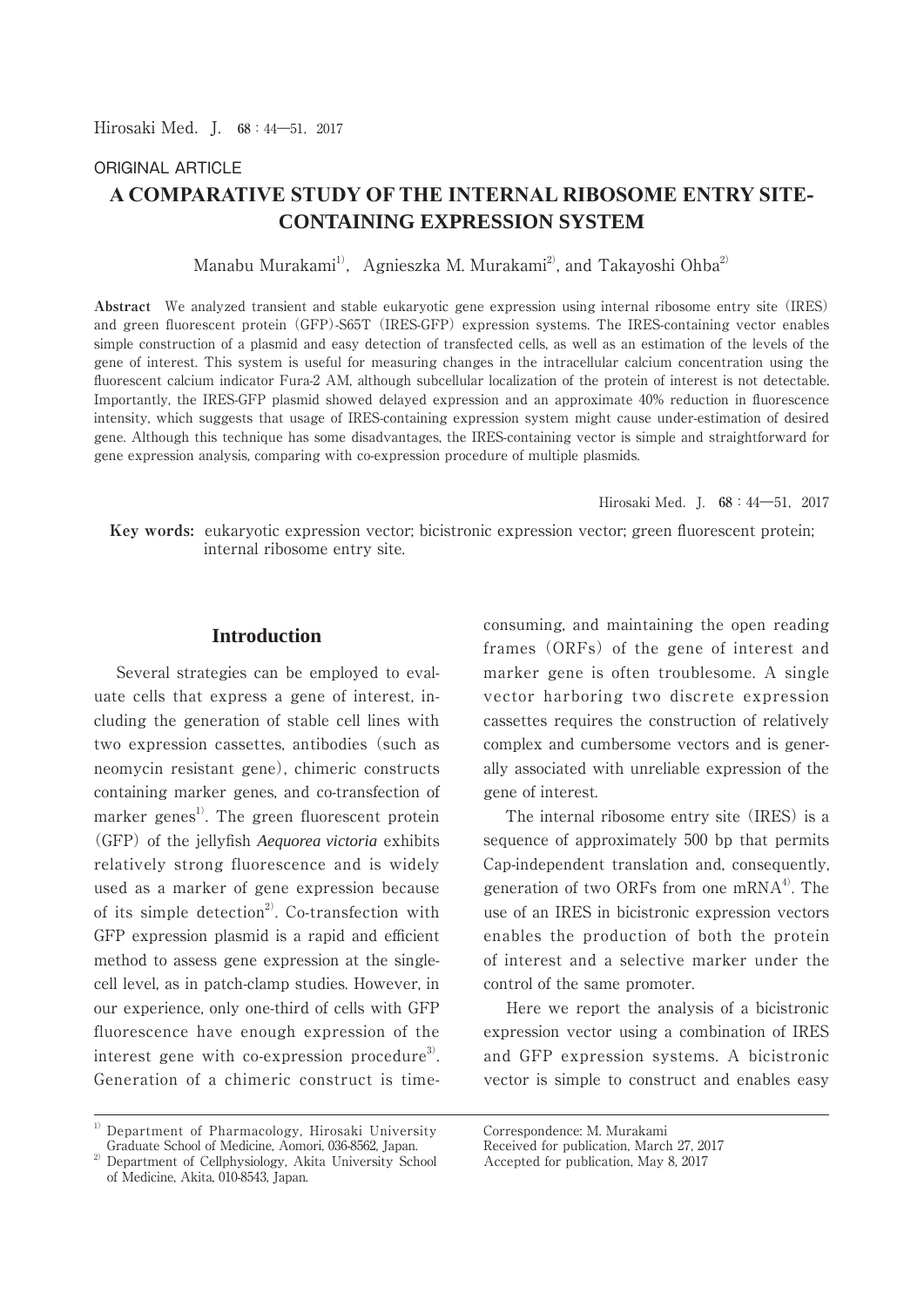identification of cells expressing the gene of interest. This vector is useful not only for transient expression but for the generation of stable cell lines by G418 selection, enabled by a neomycin resistance gene in the parent vector.

### **Methods**

### *Plasmid Construction*

 GFP-S65T (Clontech, Mountain View, CA, USA) was inserted into the Ncol site of the pGT1.8IresBgeo vector (kindly supplied by Dr. A. Smith, University of Edinburgh), and the Xbal fragment, which includes IRES and GFP-S65T gene, was inserted into the human cytomegalovirus (CMV) expression vector pcDNA3 (Invitrogen, Tokyo, Japan). IRES sequence was originated from poliovirus $4$ .

 IRES/lacZ and IRES/Bgeo fragments were also excised from the pGT1.8IresBgeo vector and inserted into the EcoRI site of IRGFP/ pcDNA3 (IRBgeo/IRGFP/pcDNA3). For the trp-like (transient receptor potential-like gene) cDNA expression construct, the Xbal fragment from IRGFP/pcDNA3 was inserted into the Xbal site of pcDNA3 harboring Drosohpila trplike cDNA (kindly supplied by Dr. L.E. Kelly, University of Melbourne).

### *Cell Culture and Transfection*

 Cell culture and lipofection were performed as described previously<sup>3)</sup>. Human embryonic kidney cells (HEK 293, ATCC CRL 1573) were cultured in Dulbecco's Modified Eagle Medium supplemented with 10% fetal bovine serum. Exponentially growing cells were plated into 35 mm dishes, and lipofection was performed using commercially prepared lipofectamine (Invitrogen, Carlsbad, CA, USA). Two micrograms of DNA were used for each experiment. The ImaGene Red™ C*12*RG lacZ Gene Expression Kit (Thermo Fisher, Yokohama, Japan) was used to visualize fluorescence in cells expressing the lacZ gene product. Briefly, the ImaGene Red C*12*RG substrate reagent was added to the original medium to a final concentration of 33  $\mu$ M and incubated for 20–60 min, and the resulting fluorescent product was visualized using a rhodamine filter set.

### *Microscopy*

 Standard epifluorescence optics (Zeiss cube #10) were used to visualize GFP (excitation wavelength 470 nm, emission wavelength 520 nm).

# *Measurement of the Intracellular Calcium Concentration*

 The intracellular calcium concentration was determined using Fura-2 AM as described previously $^{5)}$ . Prior to the experiment, cells were loaded with 1 µM Fura-2 AM dissolved in dimethyl sulfoxide for 20-60 min. Each cell showed a homogeneous fluorescence signal, thus suggesting that Fura-2 AM is not compartmentalized within the major intracellular organelles. The calcium concentration was calculated according to the equation described by Grynkiewicz<sup>6)</sup>. R<sub>min</sub> and R<sub>max</sub> (fluorescence ratio F*340*/F*360*) were determined *in vitro* (analysis of calibration solutions). Fluorescence emission was observed through a Schott KV 500 filter (500 nm cut-off wavelength). Data are expressed as the ratio of fluorescence intensity at 340 nm to that at 380 nm.

### **Results**

 In Figure 1, plasmid maps were shown. As a positive control, GFP-S65T was inserted into pcDNA3-multiple cloning site (GFP/pcDNA3, Fig.1A). For IRES-containing expression, IRES-GFP fragment was inserted into XbaI site of pcDNA3 (IRGFP/pcDNA3, Fig.1B). To confirm expression of the foreign gene in the IRGFP/ pcDNA3 vector, IRES/Bgeo, a fusion gene of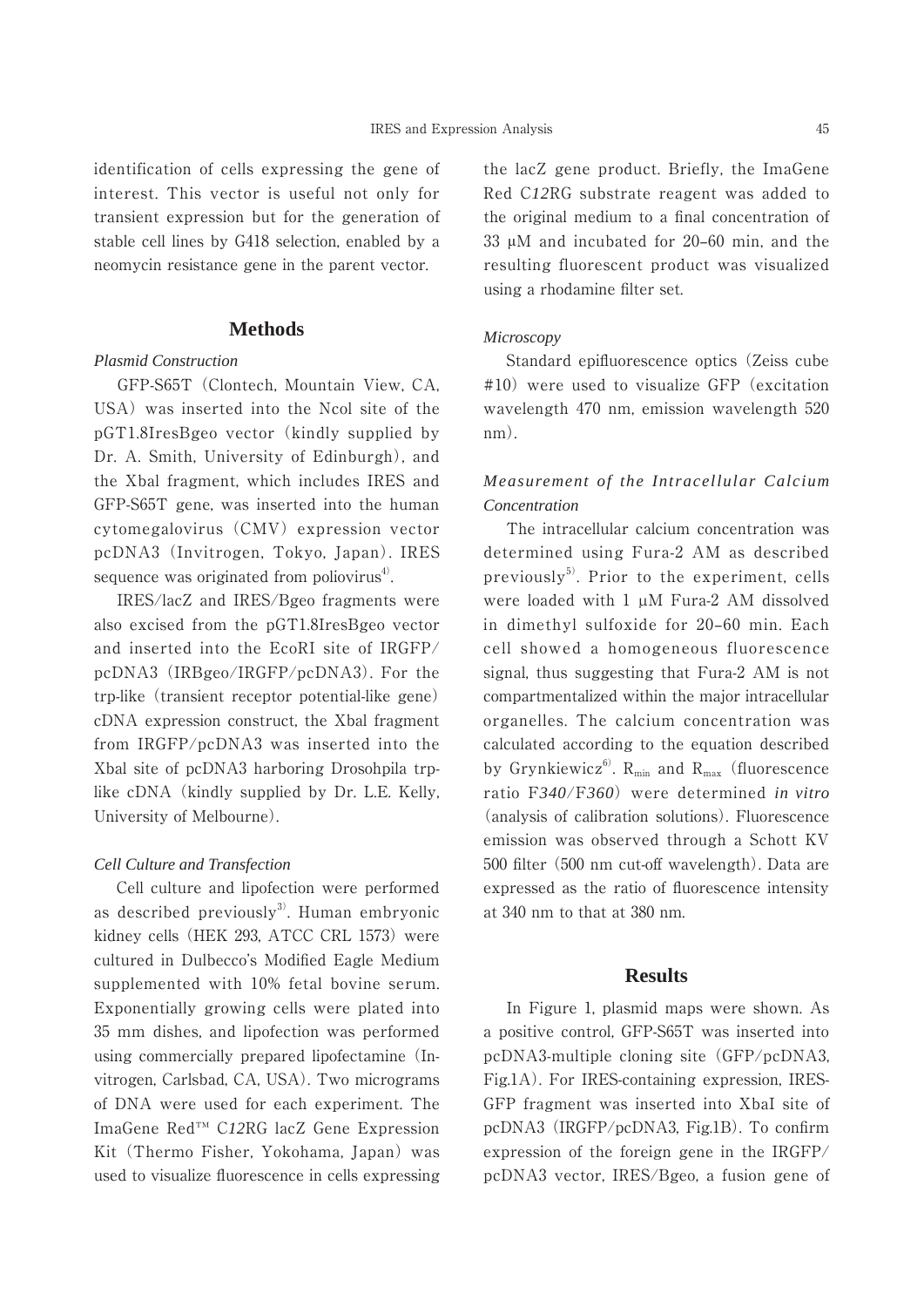

**Figure 1** IRES-GFP/pcDNA3 plasmid construction. (A) GFP-expressing plasmid (GFP/pcDNA3, positive control). (B) The bicistronic vector harboring IRES-GFP, which contains one IRES sequence, to enable the expression of one or two genes (IRGFP/pcDNA3, bicistronic vector). (C) The IRES-Geo sequence was inserted into the IRES-GFP plasmid (IRGeo/IRGFP/pcDNA3) to generate a tricistronic vector.

lacZ and the neomycin resistance gene, was inserted into IRGFP/pcDNA3 (IRGeo/IRGFP/ pcDNA3, Fig. 1C).

 Under control of the CMV promoter (GFP/ pcDNA3), GFP expression (Fig. 1A) in HEK293 cells was readily detected within 3 days after transfection (Fig. 2A). GFP fluorescence was resistant to photobleaching. Because HEK293 cells grew well after transfection, GFP did not appear to affect cell growth. No morphological changes were observed after transfection.

 Figure 2A shows the time course of GFP expression in GFP-trasfected cells (transient expression). The GFP gene inserted into pcDNA3 (GFP/pcDNA3, Fig. 1A) reached its peak expression between days 3 and 4, while the GFP gene inserted into the IRGeo/IRGFP/ pcDNA3 vector (Fig. 1C) reached its peak expression between days 6 and 7. These results indicate a 2‒3-day delay in expression by the IRGFP system. The fluorescence intensity of GFP expressed from IRGeo/IRGFP/pcDNA3 was approximately 2-3-fold weaker on days 4‒7 (i.e., GFP gene expression was somewhat decreased due to the insertion of IRES for transient expression)(Fig.1C, 2B).

 To evaluate the GFP-induced fluorescence, we performed an excitation wavelength scan (emission 520 nm). Figure 3A shows the excitation wavelength scans for cells expressing GFP (broken line) or IRES-GFP (dotted line) and cells without GFP (solid line). No difference was observed between transfected cells and non-transfected cells at wavelengths less than 400 nm, while background fluorescence was detected at excitation wavelengths above 430 nm. Nevertheless, as emission fluorescence was fairly low with 340 nm or 380 nm, it became possible to use calcium indicator Fura-2 AM, whose excitation wavelength is 340 or 380 nm,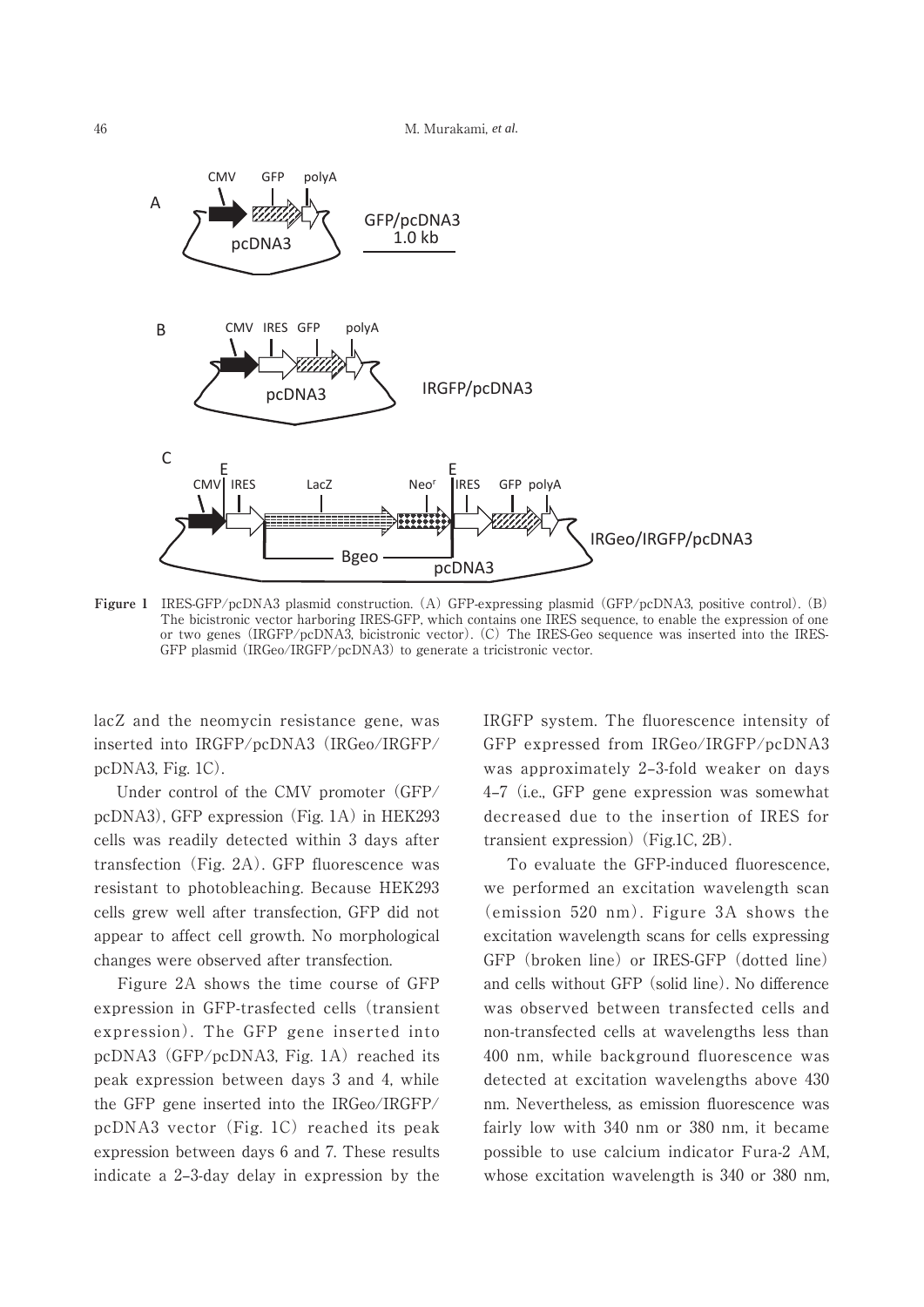

**Figure 2** (A) Expression time course of GFP-positive cells harboring the GFP/pcDNA3 (GFP, open circle) and IRGeo/ IRGFP/pcDNA3 vectors (IRGeoGFP, closed circle). The percentage of GFP-positive cells was recorded. (B) Time course of GFP fluorescence using different constructs (GFP and IRGeoGFP). Fluorescence was detected using a GFP filter set (excitation 470 nm, emission 520 nm).



**Figure 3** (A) Fluorescence excitation spectra obtained from HEK293T cells: control (solid line), GFP/pcDNA3 (broken line), and IRES-GEP (IRGFP; dotted line). Excitation spectra were recorded at a fixed emission wavelength of 520 nm. (B) Relationship between GFP- and lacZ-positive cells harboring the IRES-Bgeo/IRES-GFP/pcDNA3 construct. The number of positive cells per eye field  $(x200)$  is plotted.

with the IRES-GFP expression construct.

 The numbers of GFP- and ImaGene Red™ C*12*RG lacZ-positive HEK293 cells transfected with IRES-Bgeo/IRES-GFP/pcDNA3 were plotted (Fig. 3B). As expected, GFP expressed from the bifunctional vector was resistant to photobleaching; however, rapid photobleaching was observed for lacZ gene expression, making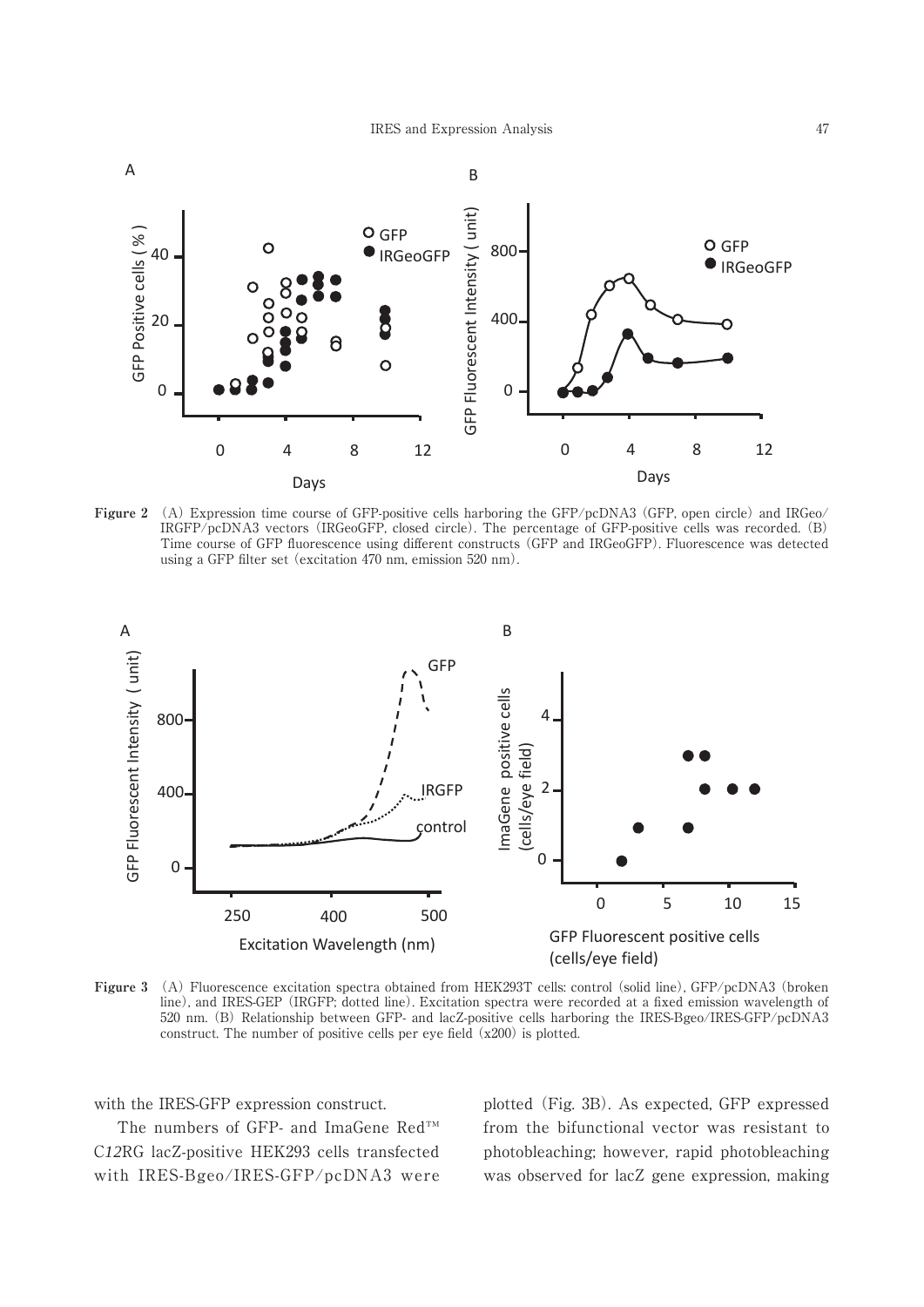

**Figure 4** Measurement of changes in the intracellular calcium concentration in HEK293 cells. (A) Endogenous SOCE was observed using the IRES-GFP construct (double arrows). (B) Large SOCE was observed using the trp-l/ IRES-GFP construct (double arrows). TG (thapsigargin, 1 ȝM), Ca-free (calcium-free Tyrode), and Ca-Tyrode (normal Tyrode)  $(n = 7 \sim 10)$ .

it impossible to acquire images. A correlation between GFP fluorescence and lacZ staining was observed (Fig. 3B). Most of the lacZ-positive cells exhibited GFP fluorescence, but only approximately one-fourth of the GFP-positive cells exhibited fluorescence using the ImaGene Red™ C*12*RG lacZ method (Fig. 3B). Taken together, these results suggest that ImaGene Red™ C*12*RG lacZ staining is less sensitive than GFP fluorescence, and that a correlation exists between GFP and lacZ expression levels.

 Figure 4 shows the intracellular calcium concentration in HEK293 cells transfected with the IRGFP plasmid with or without the trplike channel. After replacing normal Tyrode's solution with calcium-free Tyrode's solution, thapsigargin  $(1 \mu M)$  increased the intracellular calcium concentration (thick arrow). After a subsequent decrease in the calcium concentration, calcium-containing Tyrode's solution was added. The intracellular calcium concentration increased as a result of the so-called "storeoperated calcium entry" (SOCE; double arrows, Fig. 4A). After transfection of the IRES-GFP plasmid without the trp-like channel, a small increase in SOCE was observed (double arrows). On the other hand, after transfection of the IRES-GFP plasmid containing the trp-like channel, a large increase in SOCE was observed (Fig. 4B), indicating successful expression of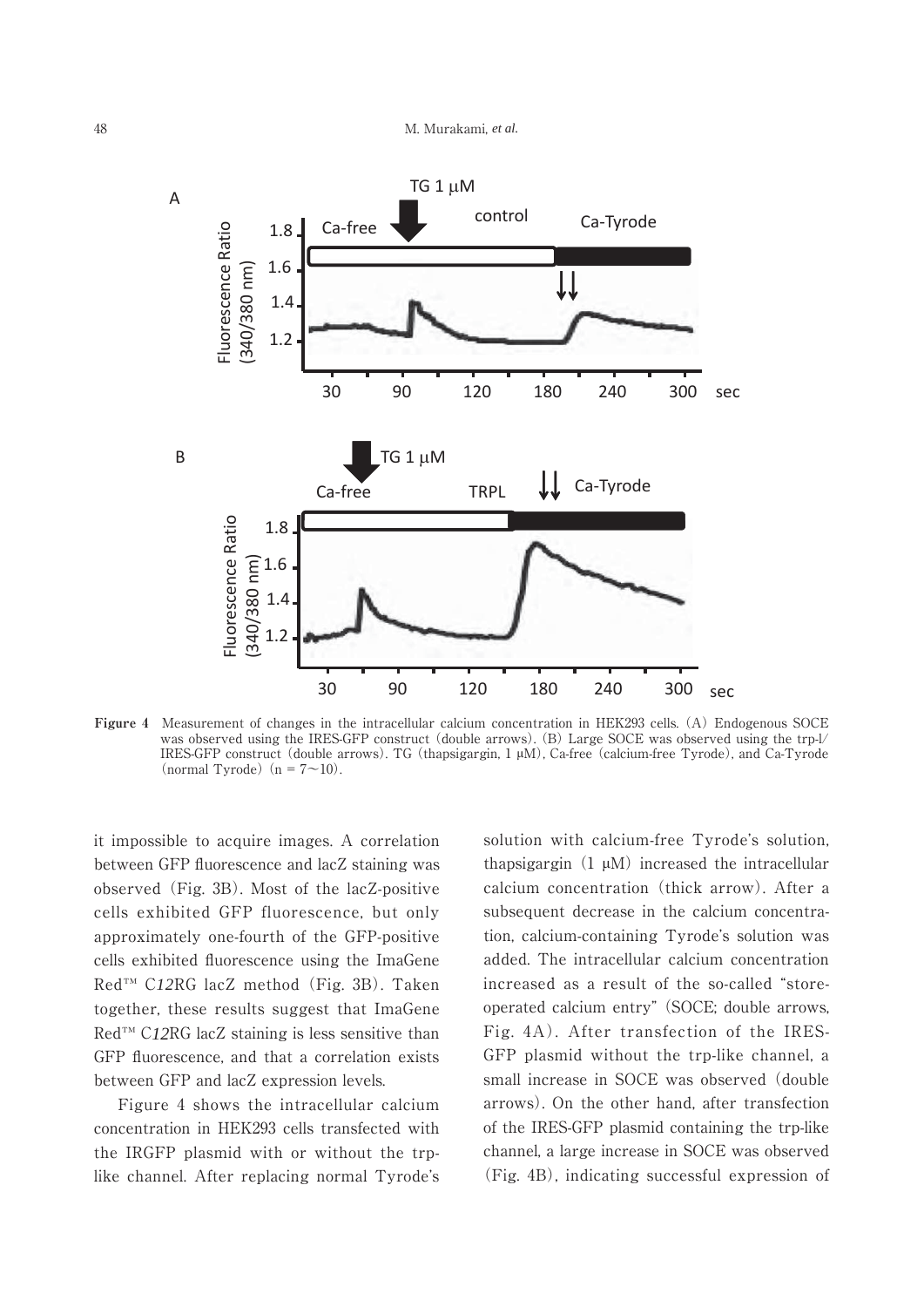

**Figure 5** Schematic diagram of the IRES-GFP/pcDNA3 system. The IRES permits translation of the protein of interest (Protein X) and GFP from the same mRNA driven by the CMV promoter.

the trp-like gene using this IRES-GFP plasmid.

### **Discussion**

 A bicistronic expression vector makes it possible to identify cells that have been transfected successfully, thus expressing the gene of interest.

 Figure 5 shows an overview of the IRES-GFP/pcDNA3 system. A bicistronic mRNA containing the gene of interest and GFP is transcribed. Ribosomes bind to the Cap complex and the IRES. The gene of interest and GFP are then translated together.

GFP-S65T fluorescence is very stable, 4-6fold brighter than that produced by wild-type GFP, and not capable of being photobleached; thus, this expression vector is a useful tool to evaluate gene function at the single-cell level. In our experience, wild-type GFP is not always bright enough to detect the gene of interest (data not shown). GFP-S65T requires longer excitation and emission wavelengths (490 and 510 nm, respectively) and shows lower emission signals at an excitation wavelength between 340 and 380 nm relative to wild-type  $GFP^7$ . This red-shift mutation makes it possible to measure changes in the intracellular calcium concentration using the IRES-GFP/pcDNA3 expression vector and the calcium indicator Fura-2 AM.

 With pcDNA3, only a portion of the surviving clones typically express the gene of interest after G418 selection, because the promoters of the gene of interest and the selective marker gene are independent (e.g., CMV and SV40). In the IRES-GFP expression vector system, both the gene of interest and GFP are under the control of the same promoter (e.g., CMV promoter). The expression of the gene of interest is determined by measuring GFP fluorescence. As a result, it is also possible to obtain stable cell lines using this expression system (M.M., personal communication).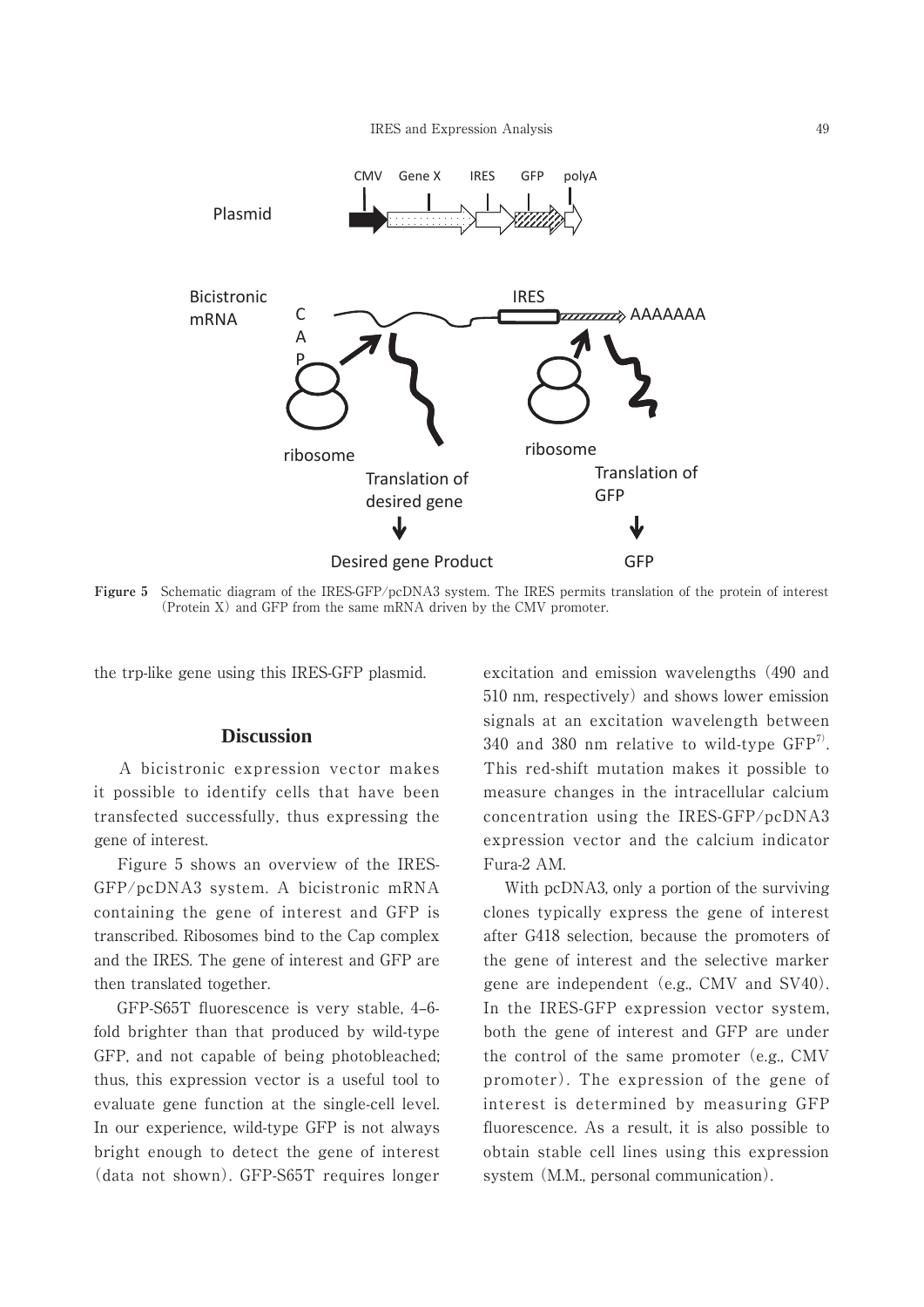Translation of the gene of interest and GFP is performed by different ribosomes; therefore, IRES-GFP/pcDNA3 is not associated with issues such as subcellular localization or processing of the recombinant gene product. One possible disadvantage of this system is that it causes decreased expression or delayed expression compared with a simple CMV-driven construct, in which two different genes share a single promoter. This may lead to difficulties to analyze biological function. However, by detecting GFP fluorescent intensity, the high-expressing cells can be distinguished from other cells.

 At present, it is difficult to examine interest genes using a eukaryotic expression system, due to the low efficiency of transient expression. A number of screening methods are available to analyze high cell volumes $\delta$ . Some laboratories have reported the use of antisense experiments with  $pcDNA3<sup>9</sup>$ . Ideally, it is possible to screen the expression of short hairpin RNAs targeting unknown genes with this vector.

 Enhanced GFP was engineered by Cormack et al.10), and this GFP mutant is much brighter than GFP-S65T, which was used in this study. In contrast, the conditions used for the IRES system have been optimized<sup>11)</sup>. These GFP and IRES mutants allow for simple gene expression studies in eukaryotic cells and transgenic animals.

 The intensity of GFP fluorescence is correlated with the intensity of lacZ staining. GFP fluorescence is measured to estimate the relative expression level of the gene of interest. Thus, this IRES-GFP plasmid will also be useful for overexpression of multiple genes. Due to the low efficiency of transfection, it is difficult to analyze several genes simultaneously in eukaryotic cells. Therefore, a single IRES-GFP plasmid construct harboring multiple genes with an IRES for each gene could be produced. Another possibility is co-transfection, in which one gene is expressed from the IRES-GFP plasmid and the other from the pcDNA3 plasmid. A further possibility is to establish a stable cell line and transfect it with another plasmid with or without IRES-GFP.

 In conclusion, the IRES-GFP/pcDNA3 expression vector is simple to construct and enables detection of cells expressing the gene of interest. This expression system is especially suitable for gene function analyses at the single-cell level, such as determining changes in the intracellular calcium concentration using Fura-2 AM.

# **Acknowledgements**

 We are very grateful to Syuhei Nozaki for the technical assistance.

## **References**

- 1)Germond A, Fujita H, Ichimura T, Watanabe TM. Design and development of genetically encoded fluorescent sensors to monitor intracellular chemical and physical parameters. Biophys Rev. 2016;8:121-38.
- 2)Chalfie M, Tu Y, Euskirchen G, Ward WW, Prasher DC. Green fluorescent protein as a marker for gene expression. Science. 1994;263:802-5.
- 3)Philipp S, Cavalie A, Freichel M, Wissenbach U, Zimmer S, Trost C, Marquart A, Murakami M, et al. A mammalian capacitative calcium entry channel homologous to Drosophila TRP and TRPL. EMBO J.1996;15:6166-71.
- 4)Pelletier J, Sonenberg N. Internal initiation of translation of eukaryotic mRNA directed by a sequence derived from poliovirus RNA. Nature. 1988;334:320-5.
- 5)Gerber SH, Haunstetter A, Krüger C, Kaufmann A, Nobiling R, Haass M. Role of  $[Na+]$  i and  $[Ca2^+]$ i in nicotine-induced norepinephrine release from bovine adrenal chromaffin cells. Am J Physiol. 1995;269:c572-81.
- 6)Grynkiewicz G, Poenie M, Tsien RY. A new generation of Ca2<sup>+</sup> indicators with greatly improved fluorescence properties. J Biol Chem. 1985;260:3440-50.